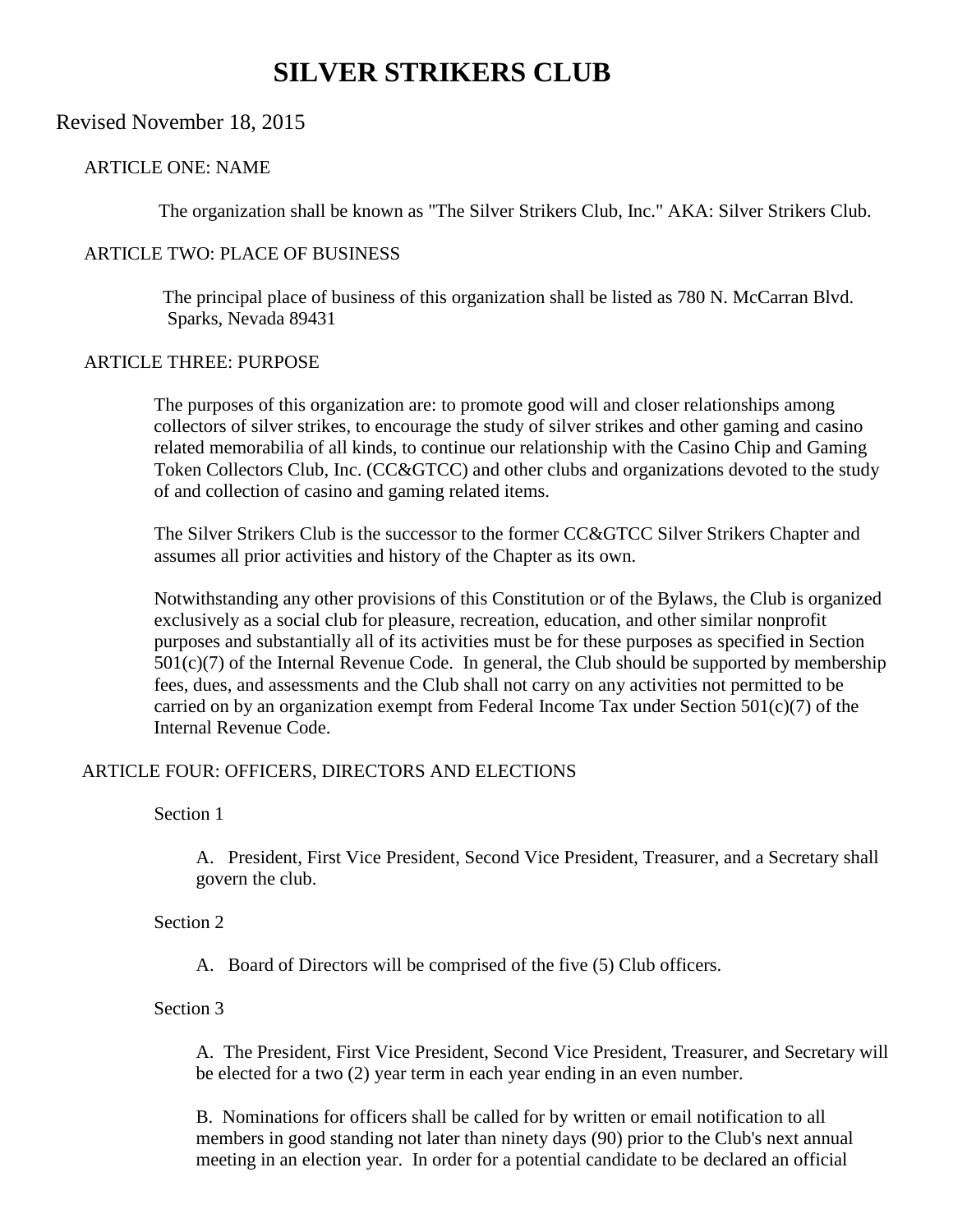nominee in any club election for office, the candidate must receive the equivalent of a nomination and a second in order to be listed on the official ballot as a valid candidate. To accomplish this requirement, a candidate must receive a minimum of two nominations.

C. Election ballots will be mailed or emailed to each member in good standing not later than thirty (30) days prior to an election, and shall specify the procedure for casting ballots in advance of the annual meeting.

D. Newly elected officers shall be installed every two (2) years at the Club's even numbered annual meeting in January.

E. The officers shall serve until their successors have been duly installed.

F. Candidates for office shall be limited to all members in good standing of the Club.

G. (i) In the event of a vacancy in any elected office, which vacancy occurs within the first year after installation of the officer, a special election shall be held to elect a successor to serve the remaining term of such officer. As soon as practical after such vacancy occurs the Board shall cause to be sent to each member in good standing, a call for nominations. Regardless of the manner of mailing or emailing, the call for nominations shall be sent within thirty (30) days of the vacancy. The special election shall take place as soon as practical after close of nominations, by mailing and emailing to all members in good standing.

 (ii) In the event of a vacancy in any elected office, which vacancy occurs after the first year following installation of the officer, the President shall appoint a member in good standing to hold such office until the installation of the officers successor.

## ARTICLE FIVE: MEMBERSHIP

## Section 1

Membership shall consist of three types of members:

A. Charter Members: the 140 persons who formed the Silver Strikers Chapter in 1999;

B. Regular Members: all members applying for membership after the Charter Membership period has closed;

C. Life Members: (when implemented by the board) members in good standing who apply, after completion of their third full year of membership for permanent membership status, and whose applications are accompanied by payment of an amount equal to fifteen (15) years' dues. Life Members are relieved from paying further annual dues.

## Section 2

All members shall have equal status and shall be entitled to all rights and privileges of membership in the Club.

## Section 3